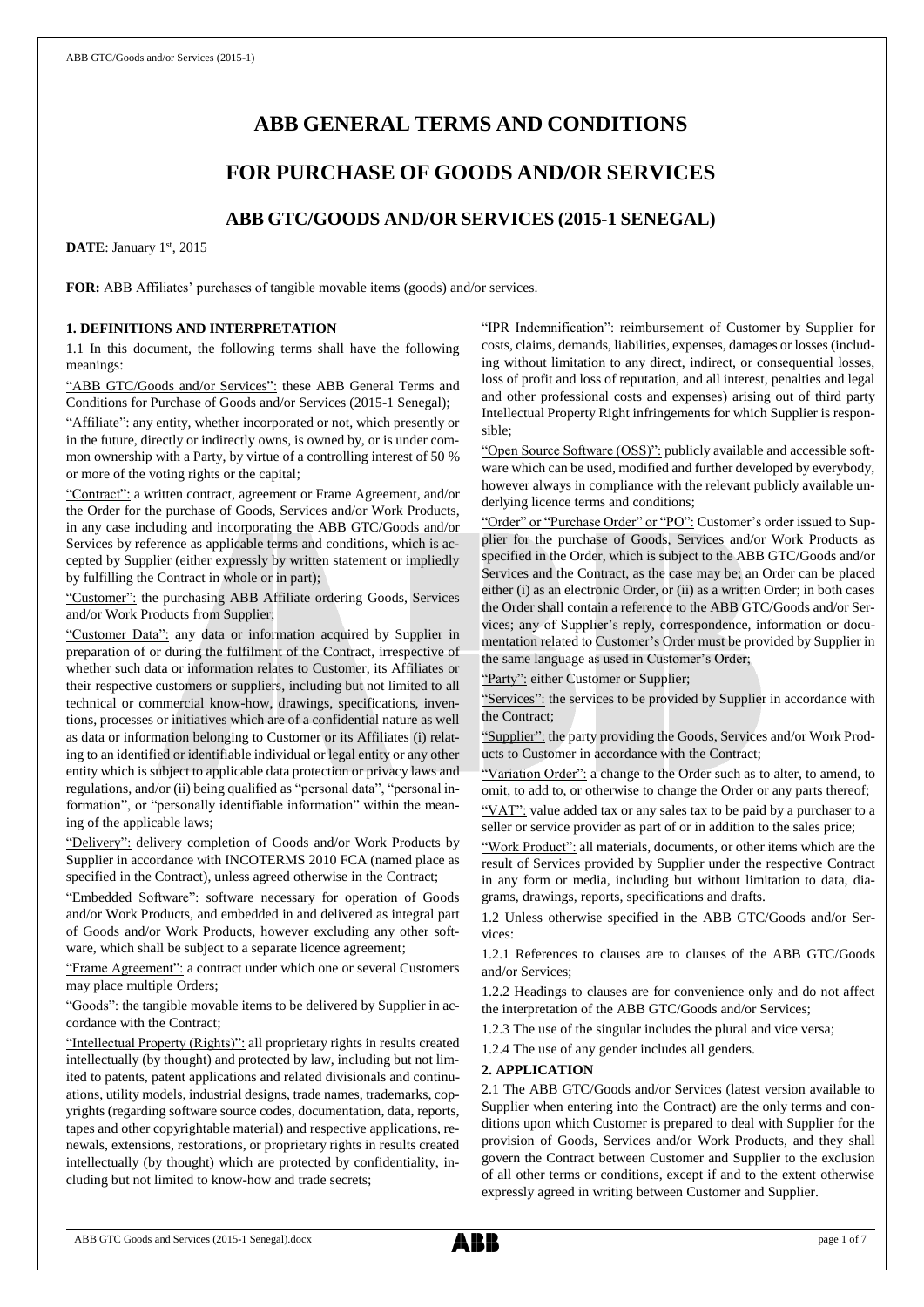2.2 No terms or conditions endorsed upon, delivered with or contained in Supplier's quotations, acknowledgements or acceptances of Orders, specifications or similar documents will form part of the Contract, and Supplier waives any right which it otherwise might have to rely on such other terms or conditions.

2.3 Customer's Order may specify a limited time period for acceptance; after expiry of such time period without Supplier's acceptance, the Order shall no longer be binding on Customer.

2.4 Any amendments to the Contract, including the ABB GTC/Goods and/or Services, shall have no effect unless expressly agreed in writing and signed by duly authorised representatives of Customer and Supplier.

2.5 References in the ABB GTC/Goods and/or Services to any statute or statutory provision shall be construed as a reference to that statute or provision as in effect at the date when the Order was placed, unless decided otherwise by Customer.

## **3. SUPPLIER'S RESPONSIBILITIES**

3.1 Supplier shall deliver the Goods and/or Work Products and provide the Services:

3.1.1 in accordance with the applicable laws and regulations;

3.1.2 in accordance with the quality standards stated under Clause 9.1 and specified in the Contract;

3.1.3 free from defects and from any rights of third parties;

3.1.4 on the due date specified in the Contract;

3.1.5 in the quantity specified in the Contract;

3.1.6 in accordance with all specifications, specified materials, workmanship, and respective documentation;

3.1.7 in accordance with all Customer instructions, including but without limitation to its health, safety and environmental requirements and policies; and

3.1.8 fit for any particular purpose expressly or impliedly made known to Supplier in the Contract or, in absence thereof, fit for the purposes for which goods, work products, or services of the same description or the same or similar type would ordinarily be used.

3.2 Supplier shall not substitute or modify any of the materials contained in the Goods and/or Work Products, or used for provision of the Services, or make any changes to the design of the Goods and/or Work Products without Customer's prior written approval.

3.3 Supplier shall take care that the Goods and/or Work Products are contained or packaged in the manner usual for such Goods and/or Work Products or, where there is no such manner, in a manner adequate to preserve and protect the Goods and/or Work Products until Delivery.

3.4 Supplier shall submit invoices in an auditable form, complying with Supplier's and Customer's applicable local mandatory law, generally accepted accounting principles and the specific Customer requirements, containing the following minimum information: Supplier name, address and reference person including contact details (telephone, email etc.); invoice date; invoice number; Order number (same as stated in the Order); Supplier number (same as stated in the Order); address of Customer; quantity; specification of Goods, Services and/or Work Products supplied; price (total amount invoiced); currency; tax or VAT amount; tax or VAT number; Authorized Economic Operator and/or Approved Exporter Authorization number and/or other customs identification number, if applicable; payment terms.

3.5 Supplier shall invoice Customer separately from despatch of the Goods and/or Work Products and/or provision of the Services. Invoices shall be sent to the billing address specified in the Order.

3.6 Expenses not agreed in writing by Customer will not be reimbursed. 3.7 Services provided and charged on the basis of hourly rates require written confirmation of Supplier's time sheets by Customer. Supplier shall submit the respective time sheets to Customer for such confirmation in due time. Confirmation of the time sheet shall not be construed as acknowledgement of any claims. Customer shall not be obliged to pay invoices based on time sheets which are not confirmed in writing by Customer.

3.8 Customer may issue Variation Orders to Supplier to alter, amend, omit, add to, or otherwise change ordered Goods, Services and/or Work Products or parts thereof, and Supplier shall carry out all such reasonable Variation Orders. The Parties shall agree on the impact of the Variation Order on applicable prices. In case no such agreement on the price impact is reached within reasonable time, Supplier shall perform the Variation Order with the agreement that the impact on the price or possible compensation payments shall be calculated in accordance with the following principles and their hierarchical order: (i) agreed unit price list, (ii) lump sum to be agreed between the Parties, (iii) agreed cost plus profit margin basis or, (iv) as a combination of these methods. If the agreed unit price list does not cover the subject matter of the Variation Order, an additional price list used for similar goods, services and/or work products shall be agreed by the Parties and added to the existing unit price list. Supplier shall not postpone or delay the performance of a Variation Order on the grounds of dispute, or that the Variation Order is subject to acceptance by Supplier, or agreeing to the value amount, or extension of time. Variation Orders requested by Supplier shall only become effective after express written confirmation by Customer.

3.9 In no event Supplier shall suspend or delay the Delivery of any Goods and/or Work Products or the provision of any Services to Customer. In the event of Force Majeure Clause 16 shall apply.

3.10 Supplier shall hire in its own name all employees required to effectively provide the Goods, Services and/or Work Products, who shall not, under any circumstances, act as Customer's employees.

3.11 Supplier assumes full and exclusive responsibility for any accident or occupational disease occurred to its employees and its subcontractors in relation to the provision of the Goods, Services and/or Work Products.

3.12 Supplier shall be solely and exclusively responsible for any claims and/or lawsuits filed by its employees and/or subcontractors, and shall, without any limitations, defend, indemnify and hold Customer harmless from and against any claim, proceeding, action, fine, loss, cost and damages arising out of or relating to any such claims and/or lawsuits, and any noncompliance with legislation, regulations, codes of practice, guidance and other requirements of any relevant government or governmental agency applicable to Supplier, its employees or subcontractors, and Supplier shall compensate Customer for all losses and expenses whatsoever resulting therefrom. Supplier undertakes to voluntarily and at its own cost appear in court, if requested by Customer, acknowledging its status as sole and exclusive employer, and to provide Customer with any and all requested documentation and information necessary to ensure proper legal defence of Customer in court. The preceding sentence shall not apply if and to the extent the liability or damage was caused by Customer's gross negligence or intentional act.

3.13 Customer is authorized to make any payments due to Supplier's employees and subcontractors performing Services, or providing Goods and/or Work Products under the Contract, in order to avoid lawsuits, liens or encumbrances. Such payments may be made through withholding Supplier's credits, through offsetting or in any other way. Supplier shall provide any support requested by Customer with regard to such payments and indemnify Customer for any payments made.

## **4. CUSTOMER'S RESPONSIBILITIES**

4.1 In consideration of the Goods and/or Work Products delivered, or the Services provided by Supplier in accordance with the Contract, Customer shall pay to Supplier the purchase price stated in the Contract within the agreed payment terms provided the invoice fulfils the requirements of Clauses 3.4 and 3.5. In the event that the payment terms are determined by mandatory applicable law, such terms shall prevail.

ABB GTC Goods and Services (2015-1 Senegal).docx page 2 of 7

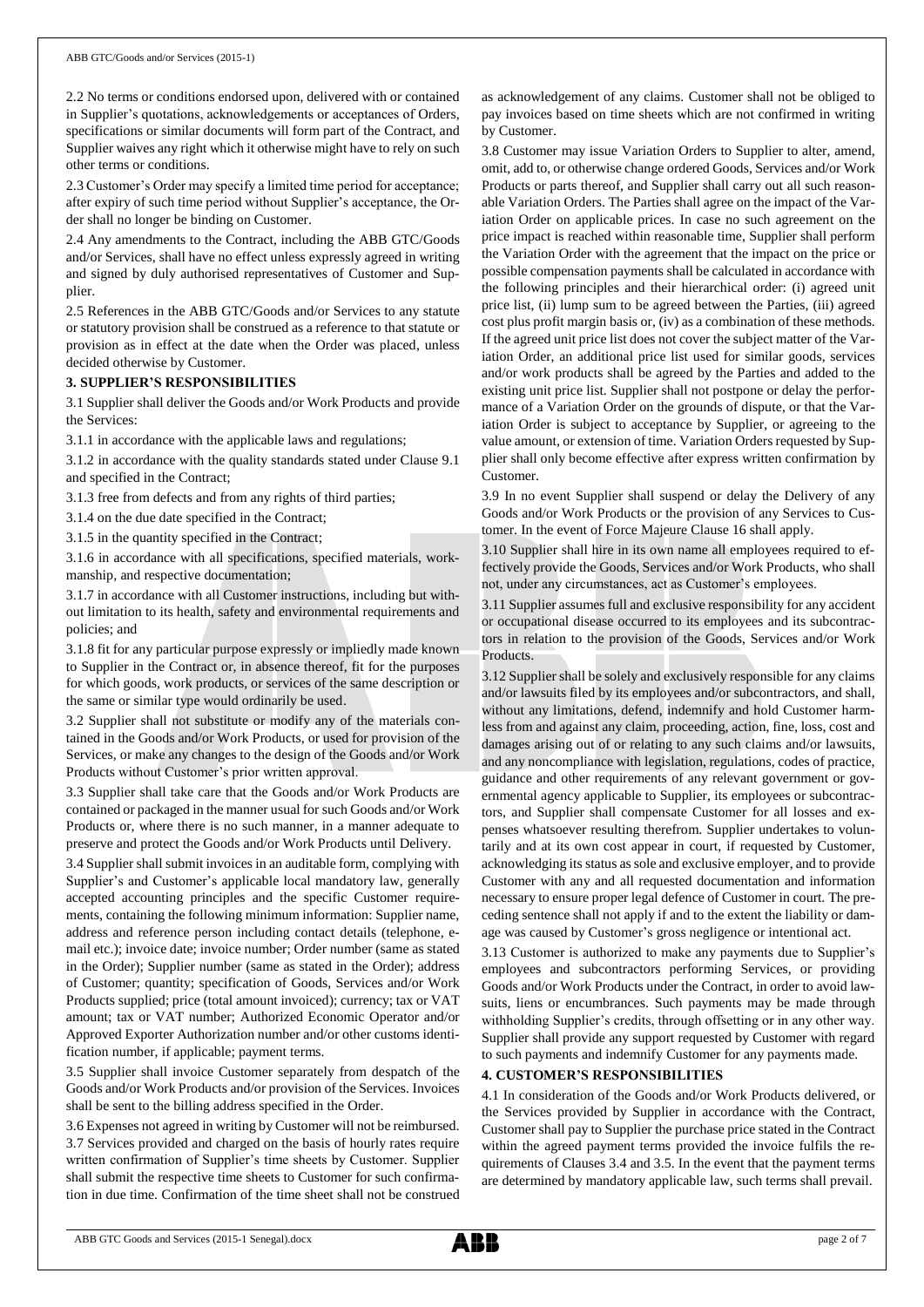4.2 If Goods and/or Work Products delivered or Services provided are subject to inspection, testing, or acceptance by Customer and/or its authorised representatives, no payments shall become due before the results of such inspection, testing, or acceptance are available and confirm that the Goods, Services and/or Work Products conform with the Contract and with any specifications and/or patterns supplied or advised by Customer to Supplier.

4.3 Customer reserves the right to set off such amount owed to Supplier, or withhold payment for Goods, Services and/or Work Products not provided in accordance with the Contract.

## **5. DELIVERY, PERFORMANCE OF SERVICES**

5.1 Unless agreed otherwise in the Contract, the Goods and/or Work Products shall be delivered in accordance with INCOTERMS 2010 FCA, to the place defined in the Contract, or, if no such place has been defined, to Customer's place of business.

5.2 The Services shall be provided at the place specified in the Contract, or, if no such place has been specified, at Customer's place of business.

5.3 Supplier shall deliver latest at the time of acceptance of the Contract the following minimum information (unless where explicitly not required by Customer): Order number, date of Order, number of packages and contents, the customs tariff numbers of the country of consignment, and the countries of origin for all Goods and/or Work Products to be delivered. For controlled Goods, Services and/or Work Products, the relevant national export control numbers must be indicated and, if the Goods, Services and/or Work Products are subject to U.S. export regulations, the U.S. Export Control Classification Numbers (ECCN) or classification numbers of the International Traffic In Arms Regulations (ITAR) must be specified. Proofs of preferential origin as well as conformity declarations and marks of the country of consignment or destination are to be submitted without being requested; certificates of origin upon request. Supplier shall state the accurate and complete Order number disclosed to Customer on all invoices (in particular but not limited to commercial, pro forma or customs invoices). Supplier shall be fully liable for all damages resulting from a breach of this obligation, in particular but not limited to damages for delay.

5.4 The Goods and/or Work Products shall be delivered, and Services shall be provided during Customer's business hours unless otherwise requested by Customer.

5.5 Upon Delivery, Supplier (or its appointed carrier) shall provide Customer, together with a delivery note, any other required export and import documents not mentioned in Clause 5.3. In the event that Customer has approved partial delivery, such delivery note shall also include the outstanding balance remaining to be delivered.

5.6 Ownership (title) of the Goods and/or Work Products shall pass to Customer at Delivery, except if agreed otherwise in writing. To the extent that the Goods and/or Work Products contain Embedded Software, ownership (title) regarding such Embedded Software shall not be passed to Customer, however Customer and all users shall have a worldwide, irrevocable, perpetual, transferable, non-exclusive, royaltyfree right to use the Embedded Software as an integral part of such Goods and/or Work Products or for servicing either of them. In the event the Embedded Software or any part thereof is owned by a third party, Supplier shall be responsible for obtaining the respective software licences necessary from the third party before Delivery to comply with its obligations under the Contract.

## **6. ACCEPTANCE**

6.1 Customer shall not be deemed to have accepted any Goods, Services and/or Work Products until it has had reasonable time to inspect or test them following Delivery or, in case a defect in the Goods, Services and/or Work Products was not reasonably detectable during the inspection, within a reasonable time period after such defect has become apparent. Any obligation of Customer to inspect the Goods, Services and/or Work Products, shall be limited to quantity and type, and visible defects or damages resulting from transport.

6.2 The Parties may agree on a certain acceptance procedure, in which case acceptance shall be subject to Customer's explicit written acceptance statement. Supplier shall inform Customer in writing within a reasonable time period in advance when the Goods, Services and/or Work Products are ready for inspection, testing, or acceptance.

6.3 If any Goods, Services and/or Work Products do not comply with Clause 3 (Supplier's Responsibilities), or are otherwise not in conformity with the Contract, then, without limiting any other right or remedy that Customer may have under Clause 10 (Remedies), Customer may reject the Goods, Services and/or Work Products and/or request replacement by Goods, Services and/or Work Products conforming with the Contract or recover all payments made to Supplier.

## **7. DELAY**

If the Delivery of Goods and/or Work Products or the provision of Services does not comply with the agreed date(s) then, without prejudice to any other rights which it may have, Customer shall have the right to: 7.1 terminate the Contract in whole or in part;

7.2 refuse any subsequent delivery of the Goods and/or Work Products, or provision of Services which Supplier attempts to make;

7.3 recover from Supplier any expenditure reasonably incurred by Customer in obtaining the Goods, Services and/or Work Products in substitution from another supplier;

7.4 claim damages for any additional costs, loss or expenses incurred by Customer which are reasonably attributable to Supplier's failure to deliver the Goods and/or Work Products, or to provide the Services on the agreed date; and

7.5 claim additional compensation for liquidated damages as agreed in the Contract.

## **8. INSPECTION**

8.1 Supplier shall allow Customer and/or its authorised representatives during Supplier's business hours to (i) inspect the Goods and/or Work Products, and Supplier's manufacturing units upon providing reasonable notice, and/or request test samples of the respective Goods and/or Work Products, or any parts or materials thereof, and/or (ii) inspect the provision of the Services, and/or (iii) test the Goods and/or Work Products, or parts thereof.

8.2 If the results of such inspection or tests cause Customer to be of the opinion that the Goods, Services and/or Work Products do not conform or are unlikely to conform with the Contract or with any agreed specifications, including all specified material, workmanship and the like, documentation and quality requirements, or are not performed in accordance with generally accepted practices, procedures and standards of the respective industry, Customer shall inform Supplier and Supplier shall without undue delay take such action as is necessary to ensure conformity with the Contract. In addition Supplier shall carry out necessary additional inspection or testing at Supplier's own cost whereby Customer shall be entitled to attend.

8.3 Notwithstanding any inspection or tests by Customer, Supplier shall remain fully responsible for compliance of the Goods, Services and/or Work Products with the Contract. This applies whether or not Customer has exercised its right of inspection and/or testing and shall not limit Supplier's obligations under the Contract. For the avoidance of doubt, inspection or testing of Goods, Services and/or Work Products by Customer shall in no event exempt Supplier from or limit Supplier's warranties or liability in any way.

## **9. WARRANTY**

9.1 Supplier warrants that the Goods, Services and/or Work Products: 9.1.1 comply with the Contract, including all specifications, specified material, workmanship and the like, documentation and quality re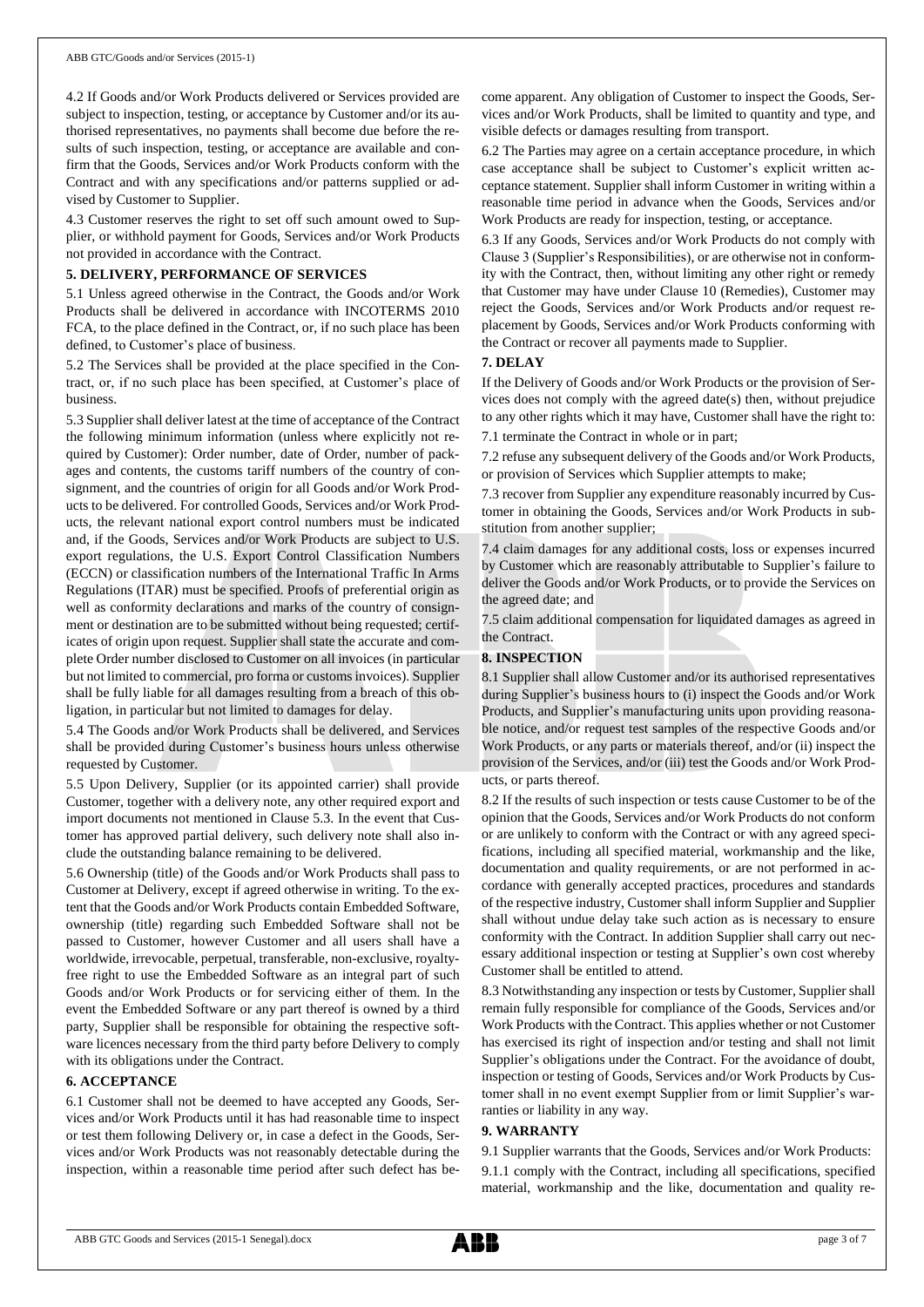quirements, or in absence thereof are provided or performed in accordance with generally accepted practices, procedures and standards of the respective industry, and are fit for the purposes for which goods, services or work products of the same description or the same or similar type would ordinarily be used, and keep the functionality and performance as expected by Customer according to Supplier's information, documentation and statements;

9.1.2 are fit for any particular purpose expressly or impliedly made known to Supplier in the Contract;

9.1.3 are new and unused at the date of Delivery;

9.1.4 are free from defects and rights of third parties;

9.1.5 possess the qualities which Supplier has held out to Customer as a sample or model; and

9.1.6 comply with Clause 12 (Compliance, Integrity).

9.2 Unless otherwise agreed in the Contract, the warranty period shall be twenty four (24) months from Delivery of Goods and/or Work Products, or the acceptance of the Services.

9.3 In case of non-compliance with the warranties provided under this Clause 9, Customer shall be entitled to enforce the remedies provided in Clause 10 (Remedies) hereunder.

## **10. REMEDIES**

10.1 In case of breach of any warranty under Clause 9 (Warranty) or if Supplier otherwise fails to comply with any of the terms of the Contract, Customer shall give notice in writing to Supplier of such breach and provide Supplier an opportunity to remedy it. If Supplier has not successfully remedied such breach within forty eight (48) hours of receiving such Customer notification or within such other remedy period agreed in writing between the Parties, Customer shall be entitled to any one or more of the following remedies at its own discretion and at Supplier's expense:

10.1.1 to give Supplier another opportunity to carry out any additional work necessary to ensure that the Contract is fulfilled;

10.1.2 to carry out (or to instruct a third party to carry out) any additional work necessary to make the Goods, Services and/or Work Products comply with the Contract;

10.1.3 to obtain prompt repair or replacement of the defective Goods, Services and/or Work Products by Goods, Services and/or Work Products conforming with the Contract without defects;

10.1.4 to refuse any further Goods, Services and/or Work Products, but without exemption from Supplier's liability for the defective Goods, Services and/or Work Products provided by Supplier;

10.1.5 to claim such damages as may have been sustained by Customer as a result of Supplier's breaches of the Contract;

10.1.6 to terminate the Contract; in such event Customer shall have no obligation to compensate Supplier for the already provided but unpaid parts of the Goods, Services and/or Work Products, and Supplier shall be obliged to pay back to Customer any remuneration received from Customer for the Goods, Services and/or Work Products, and to take back the Goods and/or Work Products at Supplier's own cost and risk. 10.2 In the event that Clauses 10.1.1, 10.1.2 or 10.1.3 apply, the entire warranty period of Clause 9.2 shall be restarted.

10.3 The rights and remedies available to Customer and contained in the Contract are cumulative and are not exclusive of any rights or remedies available at law or in equity.

## **11. INTELLECTUAL PROPERTY**

11.1 Supplier hereby grants Customer, or undertakes to procure that Customer is granted, a worldwide, irrevocable, perpetual, transferable, non-exclusive, royalty-free licence to use the Intellectual Property Rights in the Goods, including Embedded Software, if any.

11.2 Supplier assigns herewith to Customer full ownership rights in and to any Intellectual Property in the Work Products arising from the Services for the full duration of such rights, wherever in the world enforceable. Supplier further agrees to execute, upon Customer's request and

at its cost, all further documents and assignments and do all such further things as may be necessary to perfect Customer's ownership title to the Intellectual Property or to register Customer as owner of the Intellectual Property with any registry, including but not limited to governmental registration authorities or private registration organisations.

11.3 The Intellectual Property Rights in any Work Products created by or licensed to Supplier prior to the respective Contract or outside of such Contract, and any subsequent modifications to the same ("Pre-Existing Works") will remain vested in Supplier or the respective third party owner. To the extent that Pre-Existing Works are embedded in any Work Products delivered by Supplier, Customer and its Affiliates shall have a worldwide, irrevocable, perpetual, transferable, non-exclusive, royalty-free licence to use the Pre-Existing Works as part of such Work Products, including the right to further improve, develop, market, distribute, sublicense, exploit or otherwise use the Work Products containing such Pre-Existing Works. Supplier shall not be prevented or restricted from using its own know-how or its Pre-Existing Works in the course of providing the Services.

11.4 In the event the Embedded Software contains or uses Open Source Software, Supplier must specify and inform Customer in writing and prior to Delivery about all Open Source Software implemented into or used by the Embedded Software. In the event that Customer does not approve any Open Source Software components contained in or used by the Embedded Software, Supplier agrees to replace or substitute at its own cost the affected Open Source Software component(s) contained in or used by the Embedded Software with software of at least the same quality and functionality and which is accepted by Customer.

11.5 In the event that the Goods and/or Work Products (and/or the Embedded Software) delivered, or Services provided infringe any third party Intellectual Property Rights, Supplier shall, notwithstanding anything provided to the contrary or otherwise contained in the Contract, provide IPR Indemnification to Customer. The IPR Indemnification does not limit any further compensation rights of Customer. Supplier's obligation to indemnify Customer as provided under this Clause shall not apply if and to the extent the liability or damage was caused by Customer's own pre-existing Intellectual Property Rights contributed to, or implemented into the Goods, Services and/or Work Products.

11.6 If any infringement claim is made against Customer, Supplier shall at its cost, but at Customer's discretion (i) procure for Customer the right to continue using the Goods, Services and/or Work Products; (ii) modify the Goods, Services and/or Work Products so that they cease to be infringing; or (iii) replace the Goods, Services and/or Work Products so that they become non-infringing.

11.7 In the event Supplier cannot fulfil the measures requested by Customer under Clause 11.6, Customer shall be entitled to terminate the Contract and to reclaim all sums which Customer has paid to Supplier thereunder. In any event, Customer may claim compensation in accordance with Clause 11.5 for any costs, losses or damages incurred whatsoever.

## **12. COMPLIANCE, INTEGRITY**

12.1 Supplier shall provide the Goods, Services and/or Work Products in compliance with all relevant legislation, laws, rules, regulations, and codes of practice, guidance and other requirements of any relevant government or governmental agency. To the extent that such regulations are advisory rather than mandatory, the standard of compliance to be achieved by Supplier shall be in compliance with the generally accepted best practice of the relevant industry.

12.2 Supplier and its subcontractors must comply with the ABB Lists of Prohibited and Restricted Substances and with the reporting and other requirements regarding Conflict Minerals made available under **[www.abb.com](http://www.abb.com/) – Supplying – Material Compliance** or otherwise and shall provide Customer with respective documents, certificates and statements if requested. Any statement made by Supplier to Customer (whether directly or indirectly, e. g. where applicable via the ABB Sup-

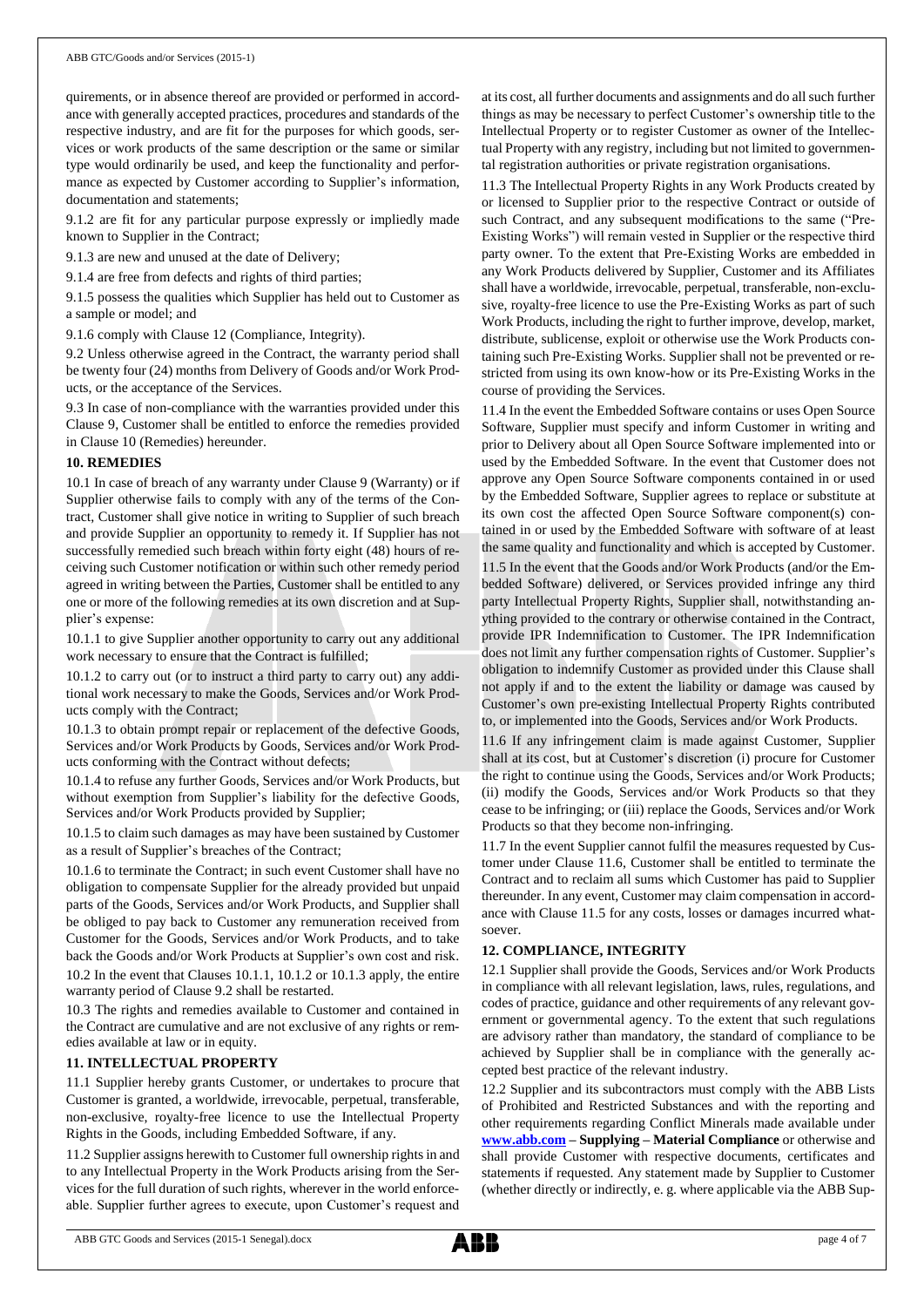plier Registration and Pre-Qualification System) with regard to materials used for or in connection with the Goods, Services and/or Work Products will be deemed to be a representation under the Contract.

12.3 Supplier represents and warrants that it is knowledgeable with, and is and will remain in full compliance with all applicable trade and customs laws, regulations, instructions, and policies, including, but not limited to, securing all necessary clearance requirements, proofs of origin, export and import licenses and exemptions from, and making all proper filings with appropriate governmental bodies and/or disclosures relating to the provision of services, the release or transfer of goods, hardware, software and technology to non U.S. nationals in the U.S., or outside the U.S., the release or transfer of technology and software having U.S. content or derived from U.S. origin software or technology.

12.4 No material or equipment included in or used for the Goods, Services and/or Work Products shall originate from any company or country listed in any relevant embargo issued by the authority in the country where the Goods, Services and/or Work Products shall be used or an authority otherwise having influence over the equipment and material forming part of the Goods, Services and/or Work Products. If any of the Goods, Services and/or Work Products are or will be subject to export restrictions, it is Supplier's responsibility to promptly inform Customer in writing of the particulars of such restrictions.

12.5 Both Parties warrant that each will not, directly or indirectly, and that each has no knowledge that the other Party or any third parties will, directly or indirectly, make any payment, gift or other commitment to its customers, to government officials or to agents, directors and employees of each Party, or any other party in a manner contrary to applicable laws (including but not limited to the U. S. Foreign Corrupt Practices Act and, where applicable, legislation enacted by member states and signatories implementing the OECD Convention Combating Bribery of Foreign Officials), and shall comply with all relevant laws, regulations, ordinances and rules regarding bribery and corruption. Nothing in the Contract shall render either Party or any of its Affiliates liable to reimburse the other for any such consideration given or promised.

12.6 Supplier herewith acknowledges and confirms that Supplier has received a copy of ABB's Code of Conduct and ABB's Supplier Code of Conduct or has been provided information on how to access both ABB Codes of Conduct online under **[www.abb.com/Integrity](http://www.abb.com/Integrity)**. Supplier is obliged and agrees to perform its contractual obligations in accordance with both ABB Codes of Conduct, including but without limitation to all employment, health, safety and environmental requirements specified therein.

12.7 ABB has established the following reporting channels where Supplier and its employees may report suspected violations of applicable laws, policies or standards of conduct: Web portal: **[www.abb.com/In](http://www.abb.com/Integrity)[tegrity](http://www.abb.com/Integrity) – Reporting Channels**; telephone and mail address: specified on this Web portal.

12.8 Any violation of an obligation contained in this Clause 12 shall be a material breach of the Contract. Either Party's material breach shall entitle the other Party to terminate the Contract with immediate effect and without prejudice to any further right or remedies under such Contract or applicable law.

12.9 Notwithstanding anything to the contrary contained in the Contract, Supplier shall, without any limitations, indemnify and hold harmless Customer from and against any liabilities, claim, proceeding, action, fine, loss, cost or damages arising out of or relating to any such violation of the above mentioned obligations and the termination of the Contract, or arising from export restrictions concealed by Supplier. With respect to export restrictions solely attributable to Customer's use of the Goods, Services and/or Work Products, the now said commitment shall only apply to the extent Supplier has knowledge of or reasonably should have been aware of such use.

## **13. CONFIDENTIALITY, DATA SECURITY, DATA PROTECTION**

#### 13.1 Supplier shall:

13.1.1 Unless otherwise agreed in writing, keep in strict confidence all Customer Data and any other information concerning Customer's or its Affiliates' business, its products and/or its technologies which Supplier obtains in connection with the Goods, Services and/or Work Products to be provided (whether before or after acceptance of the Contract). Supplier shall restrict disclosure of such confidential material to such of its employees, agents or subcontractors or other third parties as need to know the same for the purpose of the provision of the Goods, Services and/or Work Products to Customer. Supplier shall ensure that such employees, agents, subcontractors or other third parties are subject to and comply with the same obligations of confidentiality as applicable to Supplier and shall be liable for any unauthorized disclosures;

13.1.2 Apply appropriate safeguards, adequate to the type of Customer Data to be protected, against the unauthorised access or disclosure of Customer Data and protect such Customer Data in accordance with the generally accepted standards of protection in the related industry, or in the same manner and to the same degree that it protects its own confidential and proprietary information – whichever standard is higher. Supplier may disclose confidential information to "Permitted Additional Recipients" (which means Supplier's authorised representatives, including auditors, counsels, consultants and advisors) provided always that such Permitted Additional Recipients sign with Supplier a confidentiality agreement with terms substantially similar hereto or, where applicable, are required to comply with codes of professional conduct ensuring confidentiality of such information;

13.1.3 Not (i) use Customer Data for any other purposes than for providing the Goods, Services and/or Work Products, or (ii) reproduce the Customer Data in whole or in part in any form except as may be required by the respective contractual documents, or (iii) disclose Customer Data to any third party, except to Permitted Additional Recipients or with the prior written consent of Customer;

13.1.4 Install and update at its own costs required adequate virus protection software and operating system security patches for all computers and software utilized in connection with providing the Goods, Services and/or Work Products;

13.1.5 Inform Customer without delay about suspicion of breaches of data security or other serious incidents or irregularities regarding any Customer Data.

13.2 Supplier agrees that Customer shall be allowed to provide any information received from Supplier to any Affiliate of Customer. Supplier shall obtain in advance all necessary approval or consent for Customer to provide such information to Customer's Affiliates if such information is confidential for any reason or subject to applicable data protection or privacy laws and regulations.

13.3 In case the type of Customer Data affected is particularly sensitive and therefore, according to Customer's opinion, requires a separate confidentiality and non-disclosure agreement, Supplier agrees to enter into such agreement. The same applies with regard to data privacy topics which are not covered by this Clause 13 and which may require a separate data processing agreement according to applicable laws and regulations.

13.4 The obligations under this Clause 13 exist for an indefinite period of time and therefore shall survive the expiration or termination of the Contract for any reason.

#### **14. LIABILITY AND INDEMNITY**

14.1 Without prejudice to applicable mandatory law or unless otherwise agreed between the Parties, Supplier shall compensate/indemnify Customer for/from all damages and losses in connection with the Goods, Services and/or Work Products (i) for Supplier's breaches of the Contract and (ii) for any claim made by a third party (including

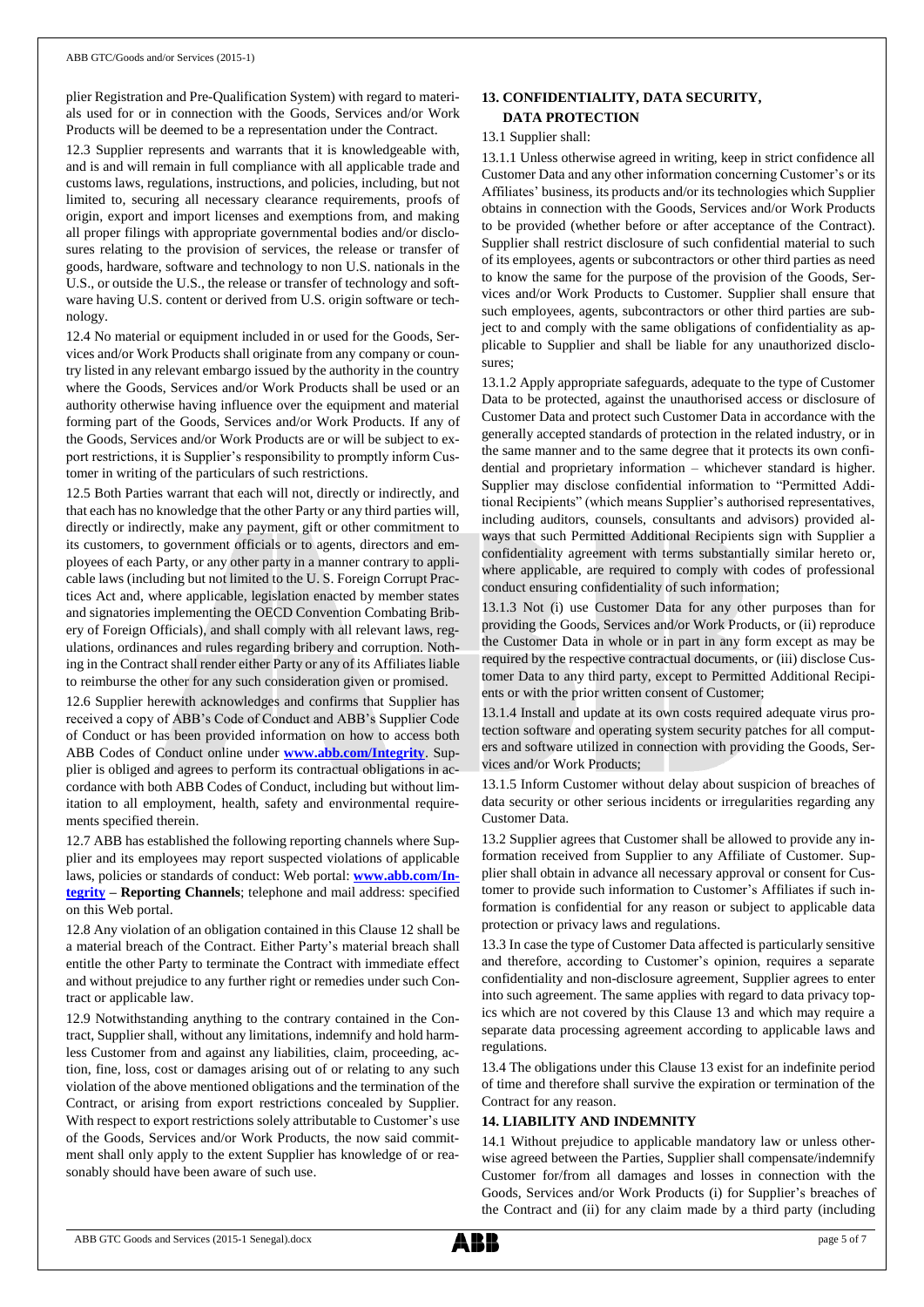employees of Supplier) against Customer in connection with the Goods, Services and/or Work Products, except for IPR Indemnification for which Clause 11 (Intellectual Property) exclusively applies, and in all cases to the extent that the respective liability, loss, damage, injury, cost or expense was caused by, relates to or arises from the Goods, Services and/or Work Products provided by Supplier and/or its subcontractors. Upon Customer's request Supplier shall defend Customer against any third party claims.

14.2 Supplier shall be responsible for the control and management of all of its employees, its suppliers and/or subcontractors, and it shall be responsible for the acts, defaults, negligence or obligations of any of its employees, suppliers and/or subcontractors, its agents, servants or workmen as fully as if they were the acts, defaults, negligence or obligations of Supplier.

14.3 The provisions of this Clause 14 shall survive any performance, acceptance or payment pursuant to the Contract and shall extend to any substituted or replacement Goods, Services and/or Work Products provided by Supplier to Customer.

14.4 Supplier shall maintain in force, and upon request provide evidence of, adequate liability insurance and statutory worker's compensation/employer's liability insurance with reputable and financially sound insurers. Nothing contained in this Clause 14 shall relieve Supplier from any of its contractual or other legal liabilities. The insured amount cannot be considered nor construed as limitation of liability.

14.5 Customer reserves the right to set off any claims under a Contract against any amounts owed to Supplier.

## **15. TERM AND TERMINATION**

15.1 A Contract between the Parties may be terminated for convenience in whole or in part by Customer upon giving Supplier thirty (30) calendar days written notice. In such event Customer shall pay to Supplier the value of the already delivered but unpaid parts of the Goods, Services and/or Work Products provided and proven direct costs reasonably incurred by Supplier for the not yet provided and unpaid Goods, Services and/or Work Products, however in no event more than the agreed price for the Goods, Services and/or Work Products under the respective Contract. No further compensation shall be due to Supplier. Compensation for any expenditures made with regard to Goods, Services and/or Work Products not yet provided shall be expressly excluded.

15.2 In the event of Supplier's breach of the Contract, Customer shall be entitled to terminate the Contract if Supplier fails to take adequate action to remedy a breach within 48 hours as requested by Customer in accordance with Clause 10.1. In such event, Customer shall have no obligation to compensate Supplier for the already delivered but unpaid parts of the Goods, Services and/or Work Products provided and Supplier shall be obliged to pay back to Customer any remuneration received from Customer for the Goods, Services and/or Work Products and to take back the Goods and/or Work Products at its (Supplier's) own cost and risk.

15.3 Customer shall have the right to terminate the Contract with immediate effect forthwith by notice in writing to Supplier in the event that an interim order is applied for or made, or a voluntary arrangement approved, or a petition for a bankruptcy order is presented or a bankruptcy order is made against Supplier or any circumstances arise which entitle the court or a creditor to appoint a receiver, administrative receiver or administrator or to present a winding-up petition or make a winding-up order or other similar or equivalent action is taken against or by Supplier by reason of its insolvency or in consequence of debt.

15.4 Upon termination Supplier shall immediately and at Supplier's expense safely return to Customer all respective Customer property (including any Customer Data, documentation, and retransfer/transfer of applicable Intellectual Property) and Customer information then in Supplier's possession or under Supplier's control and provide Customer with the complete information and documentation about the already supplied Goods, Services and/or Work Products or the respective parts thereof.

## **16. FORCE MAJEURE**

16.1 Neither Party shall be liable for any delay in performing or for failure to perform its obligations under a Contract if the delay or failure results from an event of "Force Majeure". For clarification, Force Majeure means an event that was not foreseeable by the affected Party at the time of execution of the respective Contract, is unavoidable and outside the reasonable control of the affected Party, and for which the affected Party is not responsible, provided such event prevents the affected Party from performing its obligations under the respective Contract despite all reasonable efforts, and the affected Party provides notice to the other Party within five (5) calendar days from occurrence of the respective event of Force Majeure.

16.2 If an event of Force Majeure occurs which exceeds thirty (30) calendar days, either Party shall have the right to terminate the relevant Contract forthwith by written notice to the other Party without liability to the other Party. Each Party shall use its reasonable endeavours to minimise the effects of any event of Force Majeure.

## **17. ASSIGNMENT AND SUBCONTRACTING**

17.1 Supplier shall neither assign, nor subcontract, transfer, nor encumber the Contract, nor any parts thereof (including any monetary receivables from Customer) without prior written approval of Customer.

17.2 Customer may at any time assign, transfer, encumber, subcontract or deal in any other manner with all or any of its rights under the Contract to any of its own Affiliates.

## **18. NOTICES**

Any notice shall be given by sending the same by registered mail, courier, fax or by e-mail to the address of the relevant Party as stated in the Contract or to such other address as such Party may have notified in writing to the other for such purposes. E-mail and fax expressly require written confirmation issued by the receiving Party. Electronic read receipts may not under any circumstances be deemed as confirmation of notice. Electronic signatures shall not be valid, unless expressly agreed in writing by the Parties.

## **19. WAIVERS**

Failure to enforce or exercise, at any time or for any period, any term of the Contract does not constitute, and shall not be construed as, a waiver of such term and shall not affect the right later to enforce such term or any other term herein contained.

## **20. GOVERNING LAW AND DISPUTE SETTLEMENT**

20.1 The Contract (including, but not limited to the ABB GTC/Goods and/or Services) shall be governed by and construed in accordance with the laws of the country (and/or the state, as applicable) of Customer's legal registration, however under exclusion of its conflict of law rules and the United Nations Convention on International Sale of Goods.

20.2 Any dispute or difference arising out of or in connection with the Contract, including any question regarding its existence, validity or termination or the legal relationships established thereby, which cannot be settled amicably, shall be submitted to the jurisdiction of the Dakar Commercial Court, unless other courts or arbitration are agreed in writing between the Parties.

20.3 In case of any dispute, the defeated Party shall reimburse the succeeding Party for attorney's fees and other costs reasonably incurred in connection with the dispute.

## **21. SEVERABILITY**

The invalidity or unenforceability of any term or of any right arising pursuant to the Contract shall not adversely affect the validity or enforceability of the remaining terms and rights, and the Contract shall be given effect as if the invalid, illegal or unenforceable provision had been deleted and replaced by a provision with a similar economic effect